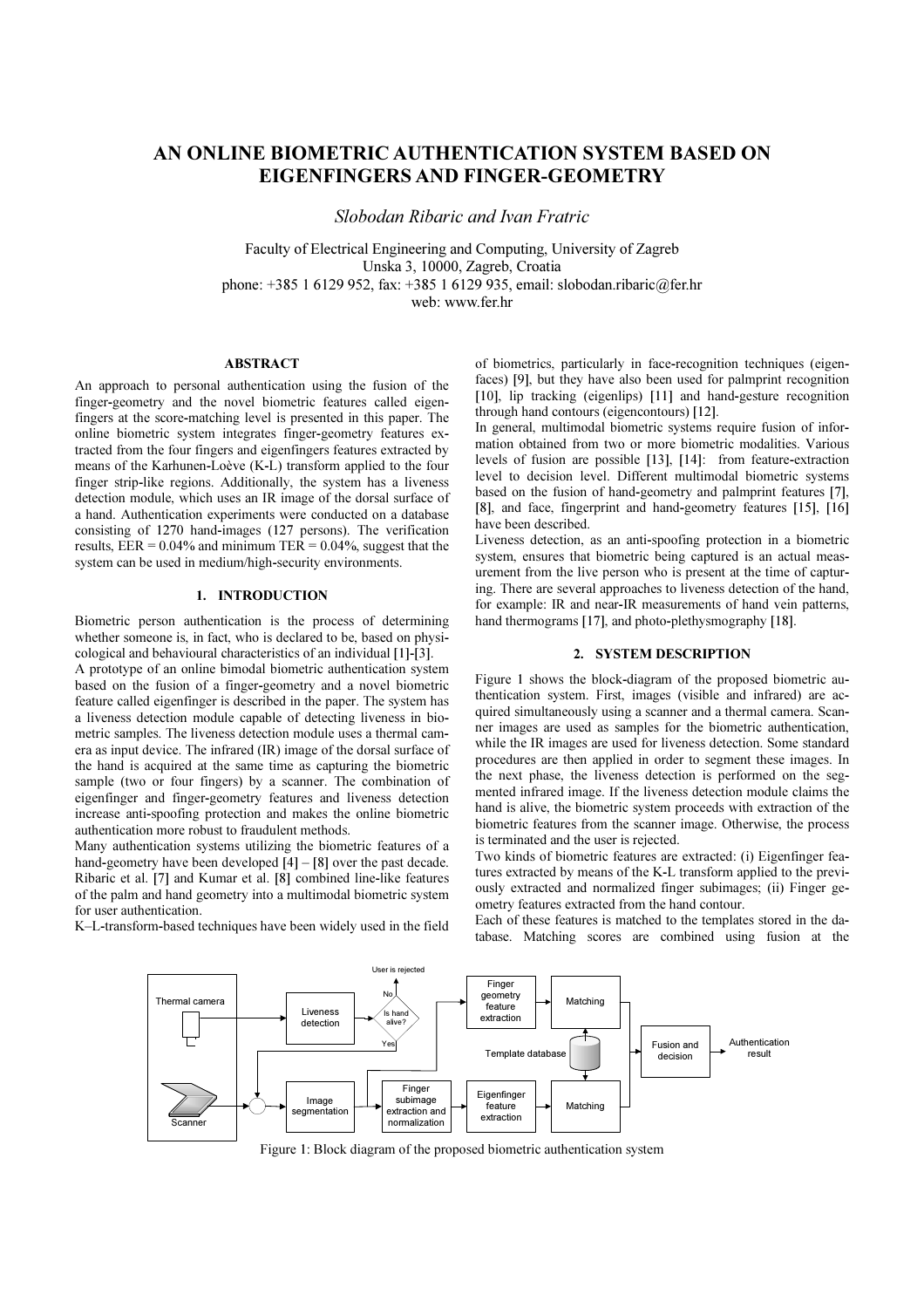matching score level, and finally, an authentication decision is made by thresholding.

# 2.1 Image acquisition

Visual images and IR images are acquired using a scanner and a thermal camera, respectively. A scanner is used to capture palmar images of the hand in a 180 dpi (dots per inch) resolution and 256 gray levels. The user is required to put his/her hand on the scanner with the fingers spread naturally; there are no pegs, or any other hand-position constrainers. The infrared camera is used to simultaneously capture the dorsa hand images at the relatively low resolution of 320x240 pixels. We used ThermaCAM(TM) PM695 infrared camera with spectral range of  $7.5\mu$ m – 13.0 $\mu$ m. An example of such image pair is presented in the Figure 2.



Figure 2: An example of the acquired images, a) Scanner image, b) IR image

## 2.2 Image segmentation

The scanner images are first binarized using global thresholding. A contour-following algorithm is applied to a binarized image to extract the hand contour. The hand contour is then processed in order to find some points relevant for the geometry and eigenfinger feature extraction. The extracted hand contour and the relevant points are shown in the Figure 3 a). Finally, the line of symmetry of each finger (Fig. 3 b)) has to be found using four additional points marked with F1 -F4 on the Figure 3b).



a) Hand contour with relevant points, b) Processed finger on the hand image

# 2.3 Eigenfinger template generation

The first step towards the eigenfinger template generation is locating the finger-strip regions to be extracted on each finger. The finger-strip regions are defined with respect to the finger line of symmetry and relevant points as shown on the Figure 4a). The selected finger-strip region contains the folds of the skin corresponding to the places between the phalanxes of the finger. These folds of the skin and their positions, as well as texture of the skin contribute to the discriminatory characteristics of the region.

The regions of interest in the original grey-scale images vary in size and orientation from image to image, so before using the K-L transform, they need to be normalized. Geometry normalization is applied to the grey-scale image to obtain the finger-strip subimages: the little-finger subimage is normalized to  $16 \times 64$ 

pixels, and the ring-, middle- and index-finger subimages to 14 x 64 pixels. After the subimages have been extracted, a lighting normalization using histogram fitting [19] is applied.

The examples of normalized finger-strip subimages are shown on Figures 4 b) – 4 e).





We use the K-L transform, which is a well-known technique in biometrics [9], for feature extraction.

The basis vectors of the K–L transform are calculated by finding the largest m eigenvectors of the covariance matrix of the set of images. In the case of finger-strip images, we will call the eigenvectors eigenfingers. The subspace spanned by these eigenvectors' is referred as the finger-space. In our system, four fingerspaces are created, one for each finger considered. We calculated the finger-spaces using the training set of our database, consisting of 550 images of 110 persons.

Some of the little-finger eigenfingers obtained using our database are presented in the Figure 5. They are ordered in the falling order of their appropriate eigenvalues, and their ordinal numbers are shown.



Figure 5: Some little-finger eigenfingers obtained from our database, in the falling order of the appropriate eigenvalues. k denotes the eigenfinger's ordinal number

The largest eigenfingers carry the useful information (in the sense of image representation) and only they are used as the basis for the finger-space, while the information carried by the smaller eigenvectors is lost in the process of encoding. Based on the preliminary recognition experiments on the training database, we chose  $m = 100$  for the dimensionality of all four finger spaces.

The feature vector from an unknown finger subimage can be obtained by projecting the image onto a corresponding fingerspace. Thus, the eigenfinger template extracted from each sample consists of four 100-component vectors  $\mathbf{F}_i$ ; i = 1, 2, 3, 4, one for each of the four fingers considered  $(1 -$  little finger,  $2 -$  ring finger, 3 – middle finger, 4 – index finger).

## 2.4 Finger-geometry template generation

Figure 6 illustrates the finger geometry measurements taken from the hand contour. Six measurements (five widths and length) are taken for each of the considered fingers (Figure 6). Thus, the finger-geometry template extracted from each sample consists of a 24-component vector G, in the case when four fingers are considered, or a 12-component vector, in the case when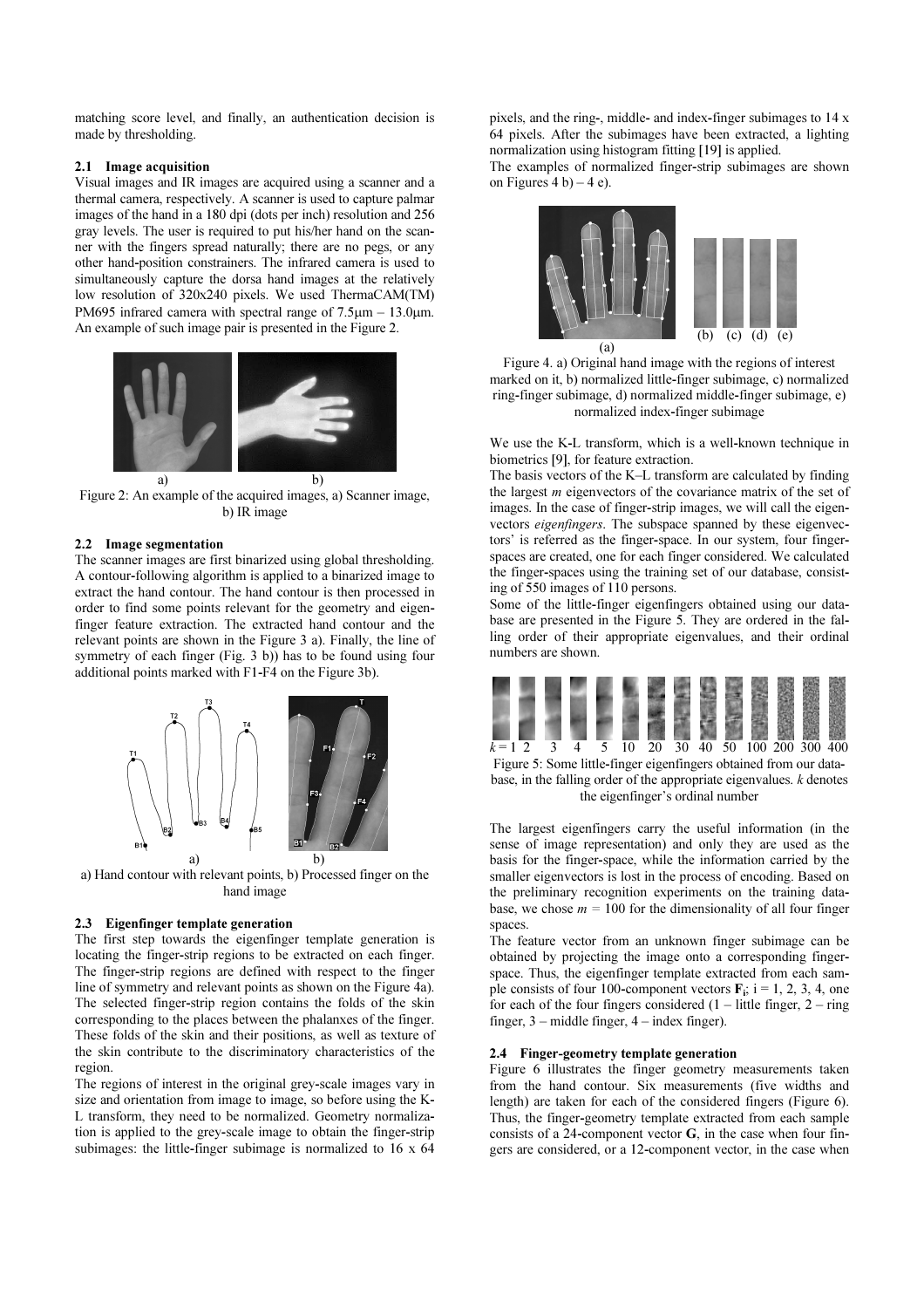two fingers are considered.



Figure 6: Finger geometry measurements

#### 2.5 Matching, fusion and decision

A template in our system is represented by five feature vectors: four eigenfinger feature vectors  $F_i$ ; i = 1, 2, 3, 4 and a fingergeometry feature vector G. In order to verify or identify a user, the matching process between the live-template and the templates from the database has to be performed. The matching between corresponding feature vectors is based on the Euclidean distance. In general, when matching two templates,  $X$  and  $Y$ , five Euclidean distances are obtained:  $D^{F}$ <sub>i</sub>(**X**, **Y**); i = 1, 2, 3, 4 and  $D^{G}(X, Y)$ .

Since these distances come in different ranges, a normalization first has to be performed, so that they can be combined into the unique matching score. The normalization is carried out by means of five transition functions,  $S<sup>F</sup><sub>i</sub>(D)$ ; i = 1, 2, 3, 4 and S<sup>G</sup>(D) which were determined experimentally from the training set of the database [7].

The normalized outputs of the six matching modules are combined using fusion at the matching-score level. The fusion is expressed by means of the total similarity measure  $TSM(X, Y)$ 

$$
TSM(X,Y) = w^{G} S^{G} (D^{G}(X,Y)) + \sum_{i=1}^{4} w_{i}^{F} S_{i}^{F} (D_{i}^{F}(X,Y))
$$
 (1)

where  $w^F$ ; i = 1, 2, 3, 4 and  $w^G$  are weight factors associated with each of the hand parts and fulfil the condition

$$
w^G + \sum_{i=1}^4 w_i^F = 1
$$
 (2)

In our system the weights are set proportionally to the preliminary unimodal recognition results. In the case the two fingers (middle- and index-finger) are considered the weights are set to  $w_{I}^{F} = 0$ ,  $w_{2}^{F} = 0$ ,  $w_{3}^{F} = 0.337$ ,  $w_{4}^{F} = 0.330$  and  $w_{4}^{G} = 0.333$ . In the case the four fingers are considered the weights are set to  $w_f^F$  $= 0.197$ ,  $w_{\text{f}}^F = 0.201$ ,  $w_{\text{f}}^F = 0.202$ ,  $w_{\text{f}}^F = 0.197$  and  $w_{\text{f}}^G = 0.202$ . The decision in our system is based on thresholding. If two templates, **X** and **Y** have  $TSM(X,Y) \geq T$ , where T is the threshold, they are considered to belong to the same person. Otherwise, they are considered to belong to different persons.

#### 3. LIVENESS DETECTION

The goal of a liveness detection module is to extract characteristic features of the live hand from the infrared images and use this features to make a decision whether the sample represents a live hand or not. Two kinds of features are proposed: (i) Histogram of the entire image (including background); (ii) Temperature distributions from the two characteristic regions of dorsa hand images.

Image histogram H(i) carries the information about the distribution of the temperature (represented by gray-scale levels  $i = 0, 1,$ 2, … , 255) in the infrared image. One such histogram is shown on Figure 8. Two prominent peeks can be noticed in the histogram, one corresponding to the background temperature, and the other to the hand temperature.



Figure 8: a) Infrared image, b) Corresponding histogram

We selected two regions of the hand with characteristic temperature distributions – the middle-finger area, and the back of the hand area marked on the Figure 9 a) and Figure 9 c), respectively. We observe the normalized vertical projection V(i) of the finger region, and the normalized horizontal projection H(i) of the back of the hand region. The obtained projections from Figure 9 a) and c) can be seen on Figure 9 b) and d), respectively. There, some characteristics of the live hand can be observed. For example, the tip of the finger is much warmer from the rest of the finger, and the areas on the back of the hand, where the metacarpal bones are located are colder than the areas between the bones.



Figure 9: a) Infrared hand image with finger region marked, b) Vertical projection of the finger region, c) Infrared hand image with back of the hand region marked, d) Horizontal projection of the back of the hand region

We propose a multi-layer perceptron (MLP) to classify these features (histogram and two projections) into the live hand or non-live classes. However, this would require substantial number of training samples that yet have to be collected, so this part of the system is not implemented fully at this time.

## 4. EXPERIMENTAL RESULTS

Authentication experiments were conducted on a database consisting of two mutually exclusive sets: a training set and a test set. The training set consisted of 550 visual hand-images of 110 persons and was used for the generation of eigen-basis, obtaining the transition functions  $S<sup>F</sup>(D)$ ; i = 1, 2, 3, 4 and  $S<sup>G</sup>(D)$  and the weights  $w<sup>F</sup>$ ; i = 1, 2, 3, 4 and  $w<sup>G</sup>$ . The test set consisted of 1270 visual hand-images of 127 persons (10 images per person) and was used exclusively for the evaluation of the system performance. None of the persons involved in the acquisition of the test set was involved in the acquisition of the training set. Out of 127 persons in the test set, 57 played the role of clients, while the remaining 70 played the role of impostors. Out of ten images for each client, seven were used for enrolment, and the remaining three were used for testing. All ten of the impostor samples,